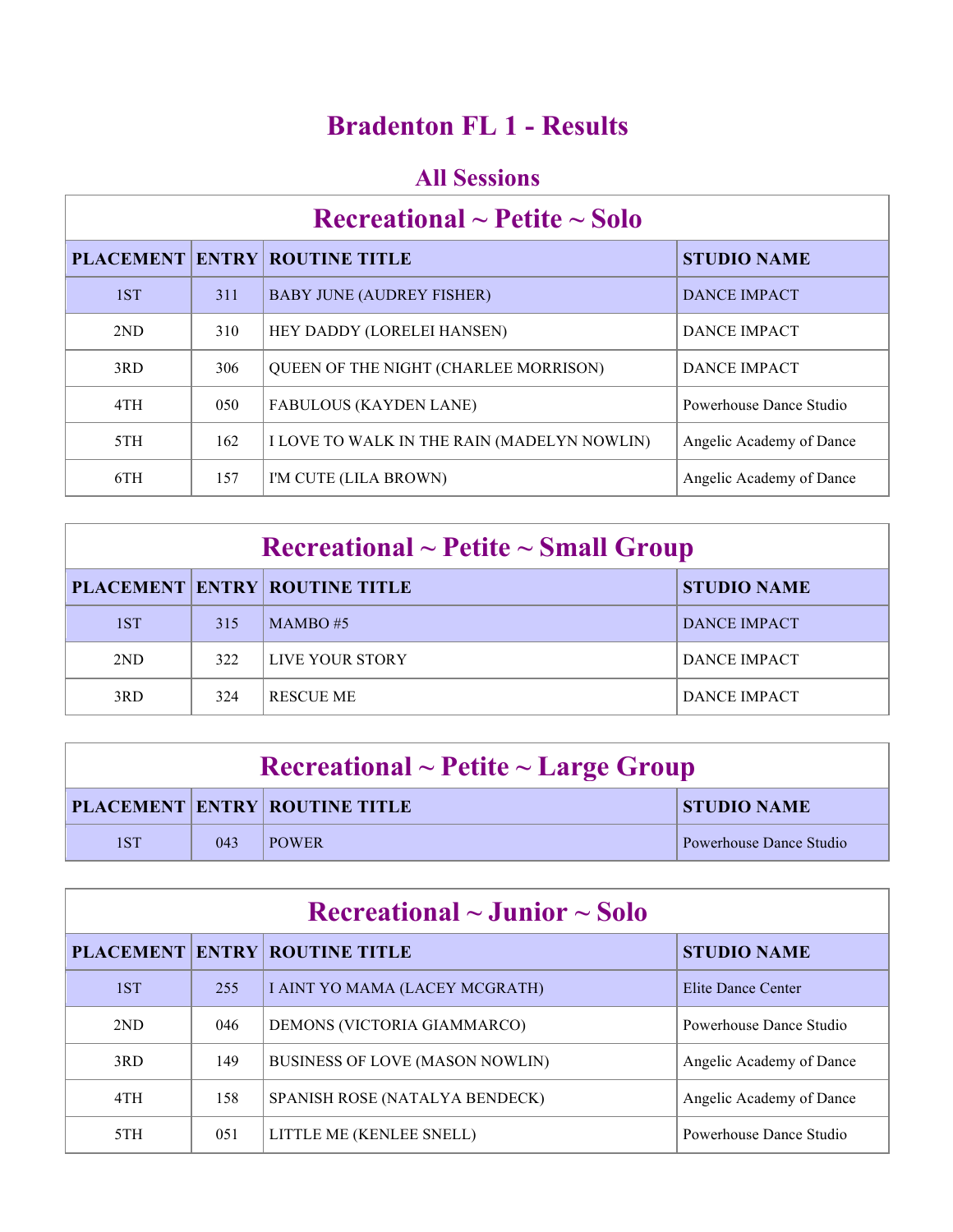| 6TH | 061 | <b>IMAGINE (MOLLY CUSTO)</b>    | Powerhouse Dance Studio |
|-----|-----|---------------------------------|-------------------------|
| 7TH | 075 | <b>REFLECTION (NATALIE PIM)</b> | Studio 8 Dance          |
| 7TH | 325 | SURPRISE! (BRENNA CONREY)       | DANCE IMPACT            |

| $\rm Recreational \sim Junior \sim Duo/Trio$ |      |                                      |                         |
|----------------------------------------------|------|--------------------------------------|-------------------------|
|                                              |      | <b>PLACEMENT ENTRY ROUTINE TITLE</b> | <b>STUDIO NAME</b>      |
| 1ST                                          | 080  | <b>RESCUE</b>                        | Studio 8 Dance          |
| 2ND                                          | 318  | <b>GIFT OF A FRIEND</b>              | <b>DANCE IMPACT</b>     |
| 3RD                                          | 067A | <b>TOO MANY FISH</b>                 | Powerhouse Dance Studio |

| $\rm Recreational \sim Junior \sim Small\,\, Group$ |     |                                      |                         |
|-----------------------------------------------------|-----|--------------------------------------|-------------------------|
|                                                     |     | <b>PLACEMENT ENTRY ROUTINE TITLE</b> | <b>STUDIO NAME</b>      |
| 1ST                                                 | 048 | <b>RUN</b>                           | Powerhouse Dance Studio |
| 2ND                                                 | 044 | <b>FORGET THAT BOY</b>               | Powerhouse Dance Studio |
| 3RD                                                 | 251 | <b>SMALL WORLD</b>                   | Elite Dance Center      |
| 4TH                                                 | 312 | <b>BLONDES HAVE MORE FUN</b>         | <b>DANCE IMPACT</b>     |
| 5TH                                                 | 247 | <b>TENS</b>                          | Elite Dance Center      |

| $\rm Recreational \sim Junior \sim Large\ Group$ |     |                                      |                    |
|--------------------------------------------------|-----|--------------------------------------|--------------------|
|                                                  |     | <b>PLACEMENT ENTRY ROUTINE TITLE</b> | <b>STUDIO NAME</b> |
| 1ST                                              | 303 | LIGHT UP THE SKY                     | DANCE IMPACT       |
| 2ND                                              | 088 | <b>CIRCLE OF LIFE</b>                | Studio 8 Dance     |

| Recreational $\sim$ Teen $\sim$ Solo |     |                                           |                          |
|--------------------------------------|-----|-------------------------------------------|--------------------------|
|                                      |     | <b>PLACEMENT ENTRY ROUTINE TITLE</b>      | <b>STUDIO NAME</b>       |
| 1ST                                  | 150 | <b>ALIVE (RILEY WILSON)</b>               | Angelic Academy of Dance |
| 2ND                                  | 166 | HOLLYWOOD (RILEY COLTON)                  | Angelic Academy of Dance |
| 3RD                                  | 151 | STILL ROLLING STONES (GRACE CHRISTIANSON) | Angelic Academy of Dance |
| 4TH                                  | 165 | <b>GOOD GIRL (EMILY RAMOS)</b>            | Angelic Academy of Dance |
| 5TH                                  | 160 | <b>SURVIVE (KELLY O'DEA)</b>              | Angelic Academy of Dance |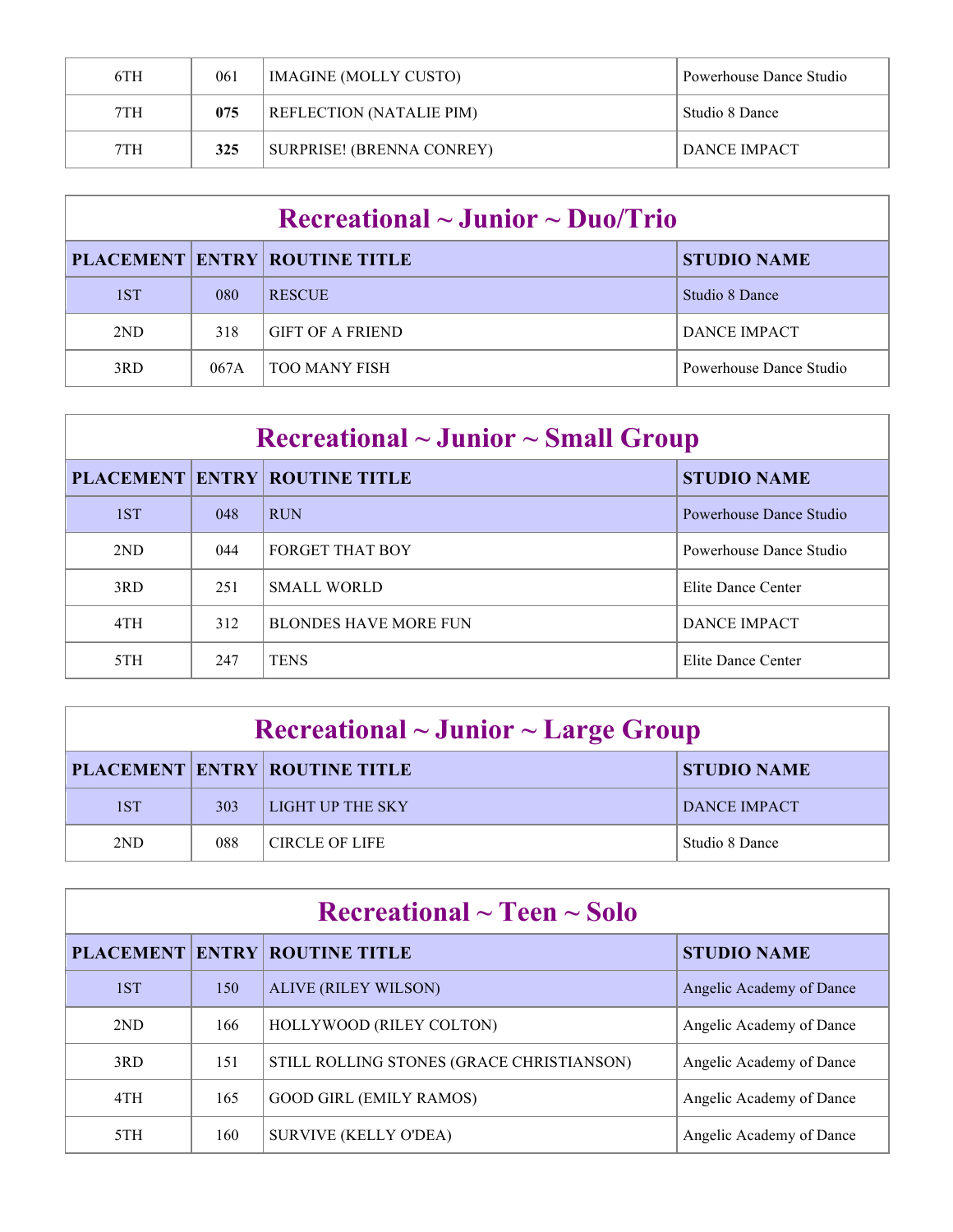| 6TH | 067 | BIRD SET FREE (ALENA AUGUSTINE)    | Powerhouse Dance Studio |
|-----|-----|------------------------------------|-------------------------|
| 7TH | 096 | HAPPY HALLOWEEN (CHEYANNE NIEMELA) | Studio 8 Dance          |

| $\rm Recreational \sim Teen \sim Small\,\, Group$ |     |                                      |                          |
|---------------------------------------------------|-----|--------------------------------------|--------------------------|
|                                                   |     | <b>PLACEMENT ENTRY ROUTINE TITLE</b> | <b>STUDIO NAME</b>       |
| 1ST                                               | 143 | <b>THE CHAIN</b>                     | Angelic Academy of Dance |
| 2ND                                               | 057 | WHITE FLAG                           | Powerhouse Dance Studio  |
| 3RD                                               | 045 | <b>SNAKE</b>                         | Powerhouse Dance Studio  |
| 4TH                                               | 224 | <b>MORAL OF THE STORY</b>            | Dance City Productions   |

| $\textbf{Recreational} \sim \textbf{Teen} \sim \textbf{Large Group}$ |     |                                      |                          |
|----------------------------------------------------------------------|-----|--------------------------------------|--------------------------|
|                                                                      |     | <b>PLACEMENT ENTRY ROUTINE TITLE</b> | <b>STUDIO NAME</b>       |
| 1ST                                                                  | 179 | MALIBU                               | Angelic Academy of Dance |

| $\rm Recreational \sim Senior \sim Solo$ |     |                                       |                    |
|------------------------------------------|-----|---------------------------------------|--------------------|
|                                          |     | <b>PLACEMENT ENTRY ROUTINE TITLE</b>  | <b>STUDIO NAME</b> |
| 1ST                                      | 087 | <b>STRANGE FRUIT (LISETTE ARZOLA)</b> | Studio 8 Dance     |

| $\rm Recreational \sim Senior \sim Duo/Trio$ |     |                                      |                    |  |
|----------------------------------------------|-----|--------------------------------------|--------------------|--|
|                                              |     | <b>PLACEMENT ENTRY ROUTINE TITLE</b> | <b>STUDIO NAME</b> |  |
| 1ST                                          | 077 | THE OL' BAMBOO                       | Studio 8 Dance     |  |

| Intermediate $\sim$ Petite $\sim$ Solo |     |                                      |                    |  |
|----------------------------------------|-----|--------------------------------------|--------------------|--|
|                                        |     | <b>PLACEMENT ENTRY ROUTINE TITLE</b> | <b>STUDIO NAME</b> |  |
| 1ST                                    | 256 | ANGEL (EMILY SANTOS)                 | Elite Dance Center |  |
| 2ND                                    | 265 | SHAKE THE ROOM (EMILY SANTOS)        | Elite Dance Center |  |
| 3RD                                    | 005 | LIKE A STAR (PAMELA BARBER)          | Etudes de Ballet   |  |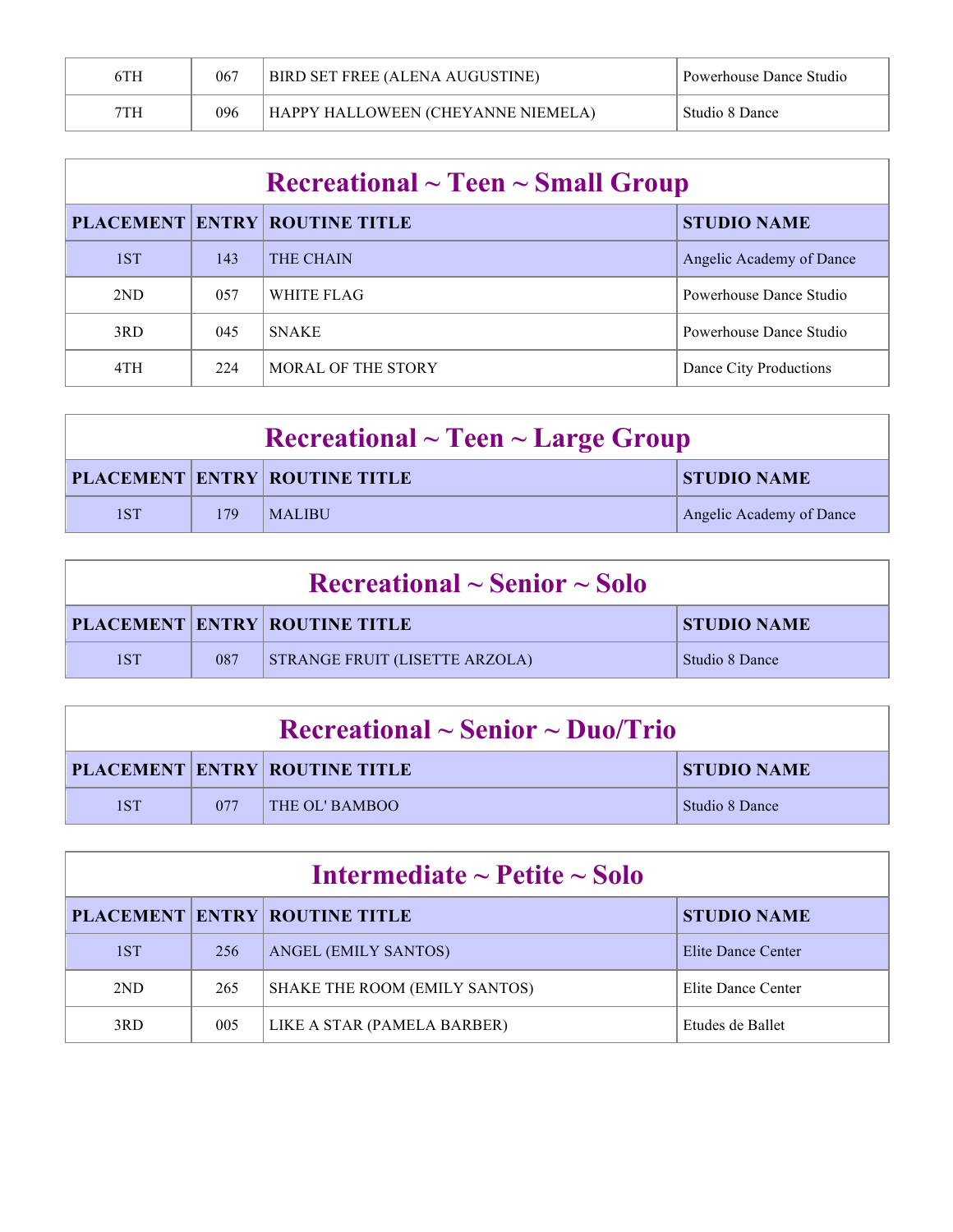| Intermediate $\sim$ Petite $\sim$ Small Group              |     |               |                        |  |
|------------------------------------------------------------|-----|---------------|------------------------|--|
| <b>PLACEMENT ENTRY ROUTINE TITLE</b><br><b>STUDIO NAME</b> |     |               |                        |  |
| 1ST                                                        | 200 | <b>LISTEN</b> | Dance City Productions |  |
| 2ND                                                        | 012 | FEEL GOOD     | Etudes de Ballet       |  |

| Intermediate $\sim$ Junior $\sim$ Solo |     |                                           |                          |  |
|----------------------------------------|-----|-------------------------------------------|--------------------------|--|
|                                        |     | <b>PLACEMENT ENTRY ROUTINE TITLE</b>      | <b>STUDIO NAME</b>       |  |
| 1ST                                    | 020 | HERMIT (KAYLA BALLARD)                    | Etudes de Ballet         |  |
| 2ND                                    | 167 | MY NEW PHILOSOPHY (KAIYA SHELLY)          | Angelic Academy of Dance |  |
| 3RD                                    | 333 | WHAT THE WORLD NEEDS NOW (MADISON KNIGHT) | <b>DANCE IMPACT</b>      |  |
| 4TH                                    | 337 | YOU SHOULD BE DANCIN (ANGELINA KUHN)      | DANCE IMPACT             |  |
| 5TH                                    | 335 | ZOMBIE (CHARLEE SCOTT)                    | <b>DANCE IMPACT</b>      |  |
| 6TH                                    | 257 | LONELY (ANGELINA BOLAGNO)                 | Elite Dance Center       |  |
| 7TH                                    | 336 | I'M A STRUT (OLIVIA DEL NEGRO)            | <b>DANCE IMPACT</b>      |  |
| 8TH                                    | 094 | FRIENDS ON THE OTHER SIDE (TYLER REIS)    | Studio 8 Dance           |  |

| Intermediate $\sim$ Junior $\sim$ Duo/Trio |     |                                      |                         |  |
|--------------------------------------------|-----|--------------------------------------|-------------------------|--|
|                                            |     | <b>PLACEMENT ENTRY ROUTINE TITLE</b> | <b>STUDIO NAME</b>      |  |
| 1ST                                        | 092 | <b>SHINE ON YOUR SHOES</b>           | Hit The Floor Dance Co. |  |
| 2ND                                        | 017 | WE'RE GOING TO BE FRIENDS            | Etudes de Ballet        |  |
| 3RD                                        | 319 | WOMAN UP                             | DANCE IMPACT            |  |

| Intermediate $\sim$ Junior $\sim$ Small Group |     |                                      |                               |
|-----------------------------------------------|-----|--------------------------------------|-------------------------------|
|                                               |     | <b>PLACEMENT ENTRY ROUTINE TITLE</b> | <b>STUDIO NAME</b>            |
| 1ST                                           | 259 | <b>HOUSEWORK</b>                     | Elite Dance Center            |
| 2ND                                           | 015 | <b>SAX</b>                           | <sup>'</sup> Etudes de Ballet |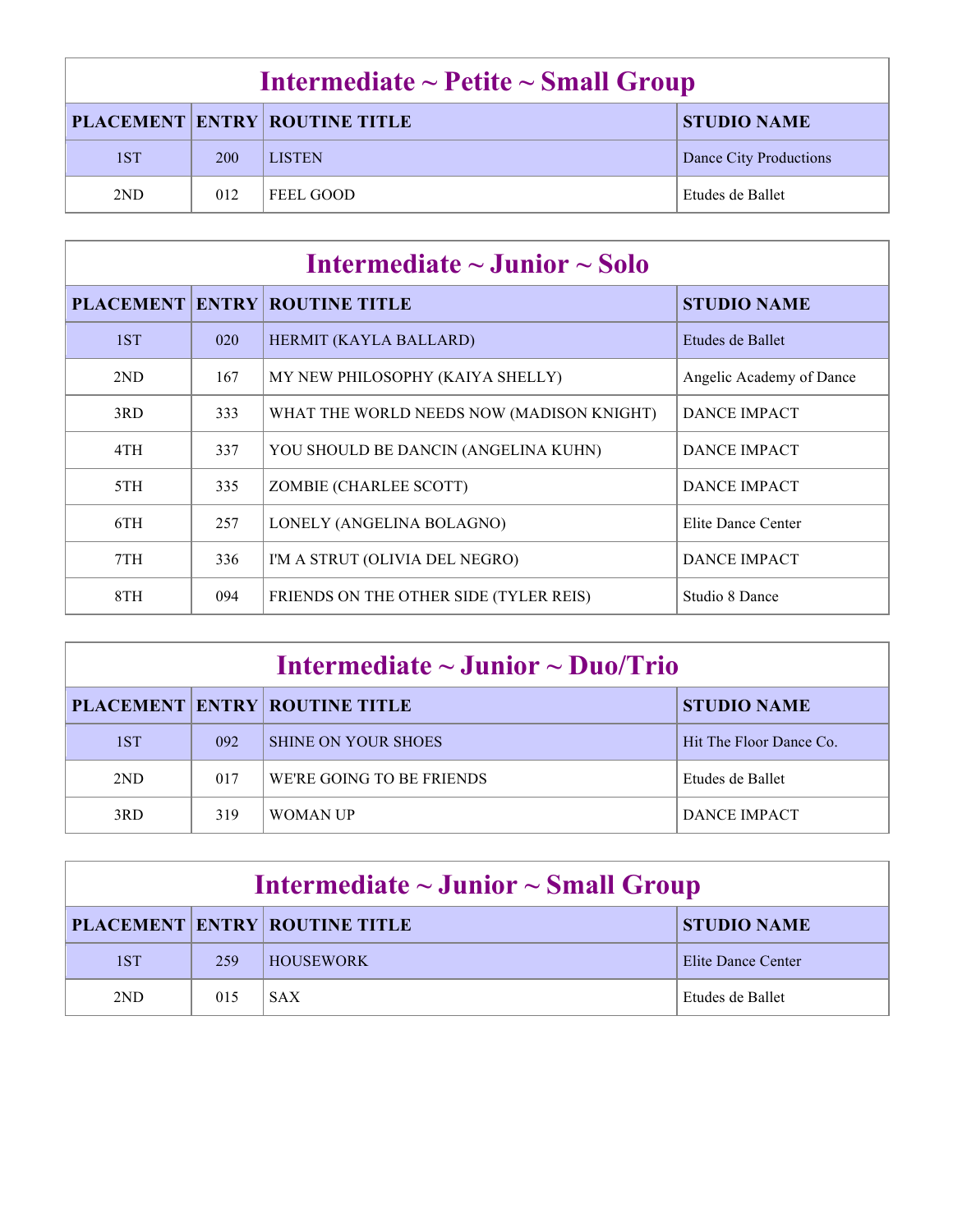| Intermediate $\sim$ Junior $\sim$ Large Group |     |                                      |                    |
|-----------------------------------------------|-----|--------------------------------------|--------------------|
|                                               |     | <b>PLACEMENT ENTRY ROUTINE TITLE</b> | <b>STUDIO NAME</b> |
| 1ST                                           | 344 | <b>FOOTPRINTS IN THE SAND</b>        | DANCE IMPACT       |

| Intermediate $\sim$ Teen $\sim$ Solo |              |                                          |                            |
|--------------------------------------|--------------|------------------------------------------|----------------------------|
| <b>PLACEMENT</b>                     | <b>ENTRY</b> | <b>ROUTINE TITLE</b>                     | <b>STUDIO NAME</b>         |
| 1ST                                  | 369          | HAUNTED HEART (TAYLOR GEERLINGS)         | <b>DANCE IMPACT</b>        |
| 2ND                                  | 371          | LITTLE BIT TOO MUCH (SOPHIA EVANGELISTA) | <b>DANCE IMPACT</b>        |
| 3RD                                  | 170          | I HAVE NOTHING (AVA BRAZELTON)           | Angelic Academy of Dance   |
| 4TH                                  | 188          | SMASH (HANNAH ADAMS)                     | Angelic Academy of Dance   |
| 5TH                                  | 352          | <b>AVAILABLE (KAYLA NICHOLS)</b>         | <b>DANCE IMPACT</b>        |
| 6TH                                  | 172          | GOT IT IN YOU (MILES NOWLIN)             | Angelic Academy of Dance   |
| 6TH                                  | 175          | CAME HERE FOR LOVE (KENDRA SIKORSKI)     | Angelic Academy of Dance   |
| 7TH                                  | 027          | HUMAN (ALY FENLEY)                       | Soul Studios               |
| 8TH                                  | 237          | HEART IN MY HANDS (MACKENZIE MULLIN)     | Dance City Productions     |
| 9TH                                  | 177          | NOT IN THAT WAY (KRISTEN WHERRY)         | Angelic Academy of Dance   |
| 10TH                                 | 290          | IT'S A LOOK (ALEXA MADEIRA)              | Elite Dance Center         |
| 11TH                                 | 374          | ONE OF THE BOYS (QUINNLAN CONREY)        | <b>DANCE IMPACT</b>        |
| 12TH                                 | 008          | MR. BLUE SKY (GRACE MARSHALL)            | Anne Kaye Academy of Dance |
| 13TH                                 | 176          | BEAUTIFUL LIES (EMILY HELSEL)            | Angelic Academy of Dance   |
| 14TH                                 | 372          | <b>GOOD AT BEING BAD (BAILEY JOSLIN)</b> | <b>DANCE IMPACT</b>        |
| 15TH                                 | 354          | MONSTERS (CELIA DEMARTINO)               | <b>DANCE IMPACT</b>        |
| 16TH                                 | 363          | I WON'T DANCE (GIANNA DEL NEGRO)         | <b>DANCE IMPACT</b>        |
| 17TH                                 | 207          | MR MONOTONY (KEERTHI CHANDRAN)           | Dance City Productions     |
| 17TH                                 | 169          | REMEMBER (CORA DOUSSON)                  | Angelic Academy of Dance   |
| 17TH                                 | 368          | A LITTLE WICKED (KAYLA SMITH)            | <b>DANCE IMPACT</b>        |
| 18TH                                 | 007          | <b>I LOST YOU (CELINA VILLAFANE)</b>     | Anne Kaye Academy of Dance |
| 19TH                                 | 262          | IN MY BLOOD (ASHLEY MCGRATH)             | Elite Dance Center         |
| 20TH                                 | 350          | LOVE YOU LEFT BEHIND (ADDISON FINDLEY)   | <b>DANCE IMPACT</b>        |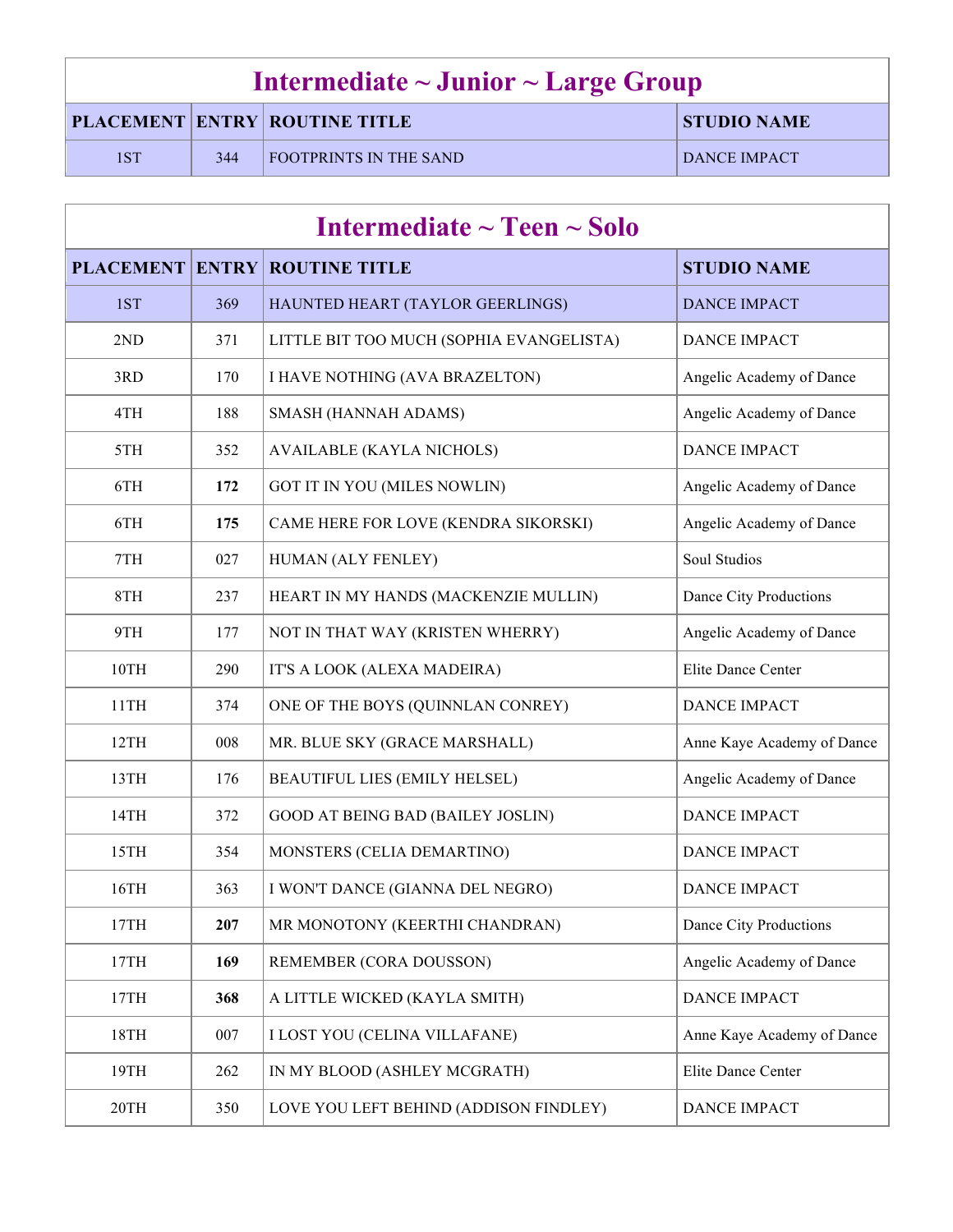| Intermediate $\sim$ Teen $\sim$ Duo/Trio |      |                            |                            |
|------------------------------------------|------|----------------------------|----------------------------|
| <b>PLACEMENT</b>                         |      | <b>ENTRY ROUTINE TITLE</b> | <b>STUDIO NAME</b>         |
| 1ST                                      | 016  | <b>SEVEN NATION ARMY</b>   | Anne Kaye Academy of Dance |
| 2ND                                      | 180. | <b>CONTROL</b>             | Angelic Academy of Dance   |
| 3RD                                      | 021  | WALK ME HOME               | Anne Kaye Academy of Dance |
| 4TH                                      | 183  | <b>ROME</b>                | Angelic Academy of Dance   |
| 5TH                                      | 095  | EL TANGO                   | Hit The Floor Dance Co.    |

| Intermediate $\sim$ Teen $\sim$ Small Group |     |                                      |                          |  |
|---------------------------------------------|-----|--------------------------------------|--------------------------|--|
|                                             |     | <b>PLACEMENT ENTRY ROUTINE TITLE</b> | <b>STUDIO NAME</b>       |  |
| 1ST                                         | 144 | <b>BIG SPENDER</b>                   | Angelic Academy of Dance |  |
| 2ND                                         | 211 | THE LIGHT THAT NEVER FAILS           | Dance City Productions   |  |
| 3RD                                         | 148 | <b>COLD HEARTED</b>                  | Angelic Academy of Dance |  |
| 4TH                                         | 249 | <b>THATS IT</b>                      | Elite Dance Center       |  |
| 5TH                                         | 321 | <b>CARRY ME HOME</b>                 | <b>DANCE IMPACT</b>      |  |
| 6TH                                         | 260 | <b>NIGHTCALL</b>                     | Elite Dance Center       |  |
| 7TH                                         | 074 | POP DROP ROLL                        | Hit The Floor Dance Co.  |  |
| 8TH                                         | 339 | <b>DISTORTION</b>                    | <b>DANCE IMPACT</b>      |  |

| Intermediate $\sim$ Teen $\sim$ Large Group |              |                         |                          |
|---------------------------------------------|--------------|-------------------------|--------------------------|
| <b>PLACEMENT</b>                            | <b>ENTRY</b> | <b>ROUTINE TITLE</b>    | <b>STUDIO NAME</b>       |
| 1ST                                         | 098          | <b>GROWN WOMAN</b>      | Hit The Floor Dance Co.  |
| 2ND                                         | 159          | <b>ABOVE THE CLOUDS</b> | Angelic Academy of Dance |
| 3RD                                         | 083          | <b>CONGA</b>            | Hit The Floor Dance Co.  |
| 4TH                                         | 155          | <b>WORK SONG</b>        | Angelic Academy of Dance |
| 4TH                                         | 086          | IN DA MOOD              | Hit The Floor Dance Co.  |
| 5TH                                         | 214          | WHO'S GOT THE PAIN      | Dance City Productions   |
| 6TH                                         | 164          | <b>BEATIT</b>           | Angelic Academy of Dance |
| 7TH                                         | 379          | <b>CONFESSIONS</b>      | <b>DANCE IMPACT</b>      |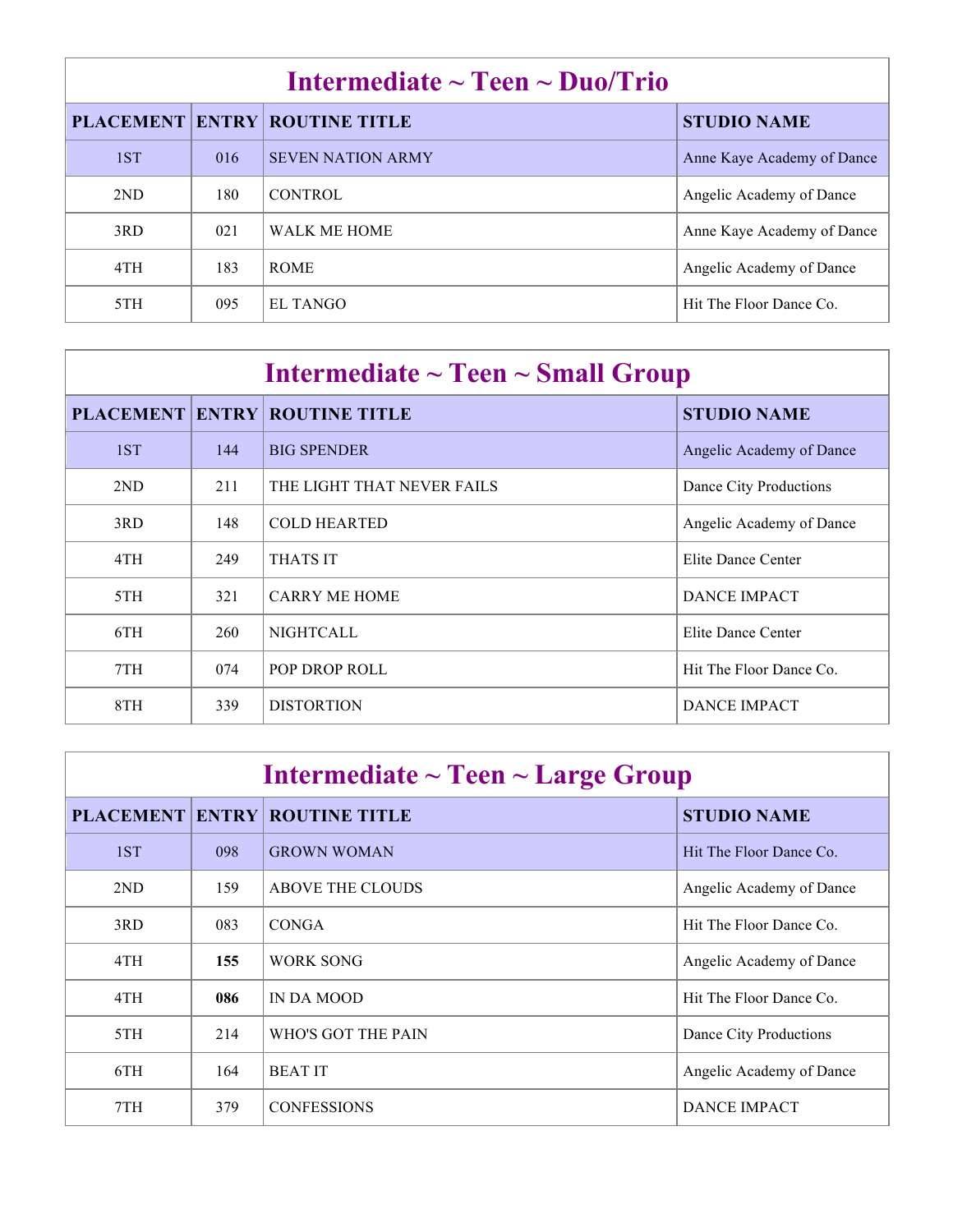| Intermediate $\sim$ Senior $\sim$ Solo |     |                                           |                            |
|----------------------------------------|-----|-------------------------------------------|----------------------------|
| <b>PLACEMENT ENTRY</b>                 |     | <b>ROUTINE TITLE</b>                      | <b>STUDIO NAME</b>         |
| 1ST                                    | 218 | <b>SPEECHLESS (ELLA SULLINGER)</b>        | Dance City Productions     |
| 2ND                                    | 186 | DROWNING SHADOWS (CAMILLE DOUSSON)        | Angelic Academy of Dance   |
| 3RD                                    | 065 | LOVE LIKE THIS (CAMRYN OLIVE)             | Powerhouse Dance Studio    |
| 4TH                                    | 004 | VIENNA (ROSANNA SLADE)                    | Anne Kaye Academy of Dance |
| 5TH                                    | 187 | MATERIAL GIRL (ELYSSIA VAZQUEZ)           | Angelic Academy of Dance   |
| 6TH                                    | 064 | TORN (MARISA TOLU)                        | Powerhouse Dance Studio    |
| 7TH                                    | 212 | LETTING GO (GRACE SULLINGER)              | Dance City Productions     |
| 8TH                                    | 204 | LET ME THINK ABOUT IT (ASHLEY VICIDOMINE) | Dance City Productions     |

| Intermediate $\sim$ Senior $\sim$ Duo/Trio |     |                                      |                            |
|--------------------------------------------|-----|--------------------------------------|----------------------------|
|                                            |     | <b>PLACEMENT ENTRY ROUTINE TITLE</b> | <b>STUDIO NAME</b>         |
| 1ST                                        | 018 | LOST WITHOUT YOU                     | Anne Kaye Academy of Dance |
| 2ND                                        | 059 | <b>BATTLEFIELD</b>                   | Powerhouse Dance Studio    |

| Intermediate $\sim$ Senior $\sim$ Small Group |      |                                      |                         |
|-----------------------------------------------|------|--------------------------------------|-------------------------|
|                                               |      | <b>PLACEMENT ENTRY ROUTINE TITLE</b> | <b>STUDIO NAME</b>      |
| 1ST                                           | 0.54 | <b>BAILAR</b>                        | Powerhouse Dance Studio |

| Elite $\sim$ Junior $\sim$ Solo |     |                                      |                          |  |
|---------------------------------|-----|--------------------------------------|--------------------------|--|
|                                 |     | <b>PLACEMENT ENTRY ROUTINE TITLE</b> | <b>STUDIO NAME</b>       |  |
| 1ST                             | 029 | DAUGHTER (ALANA BILLER)              | <b>Soul Studios</b>      |  |
| 2ND                             | 182 | THE STORM (TESS BECKMAN)             | Angelic Academy of Dance |  |
| 3RD                             | 280 | IT DOESN'T HURT (MADELINE KRIZ)      | Elite Dance Center       |  |
|                                 |     |                                      |                          |  |

| Elite $\sim$ Junior $\sim$ Production |     |                                      |                        |
|---------------------------------------|-----|--------------------------------------|------------------------|
|                                       |     | <b>PLACEMENT ENTRY ROUTINE TITLE</b> | <b>STUDIO NAME</b>     |
| 1ST                                   | 246 | <b>ONCE UPON A TIME</b>              | Dance City Productions |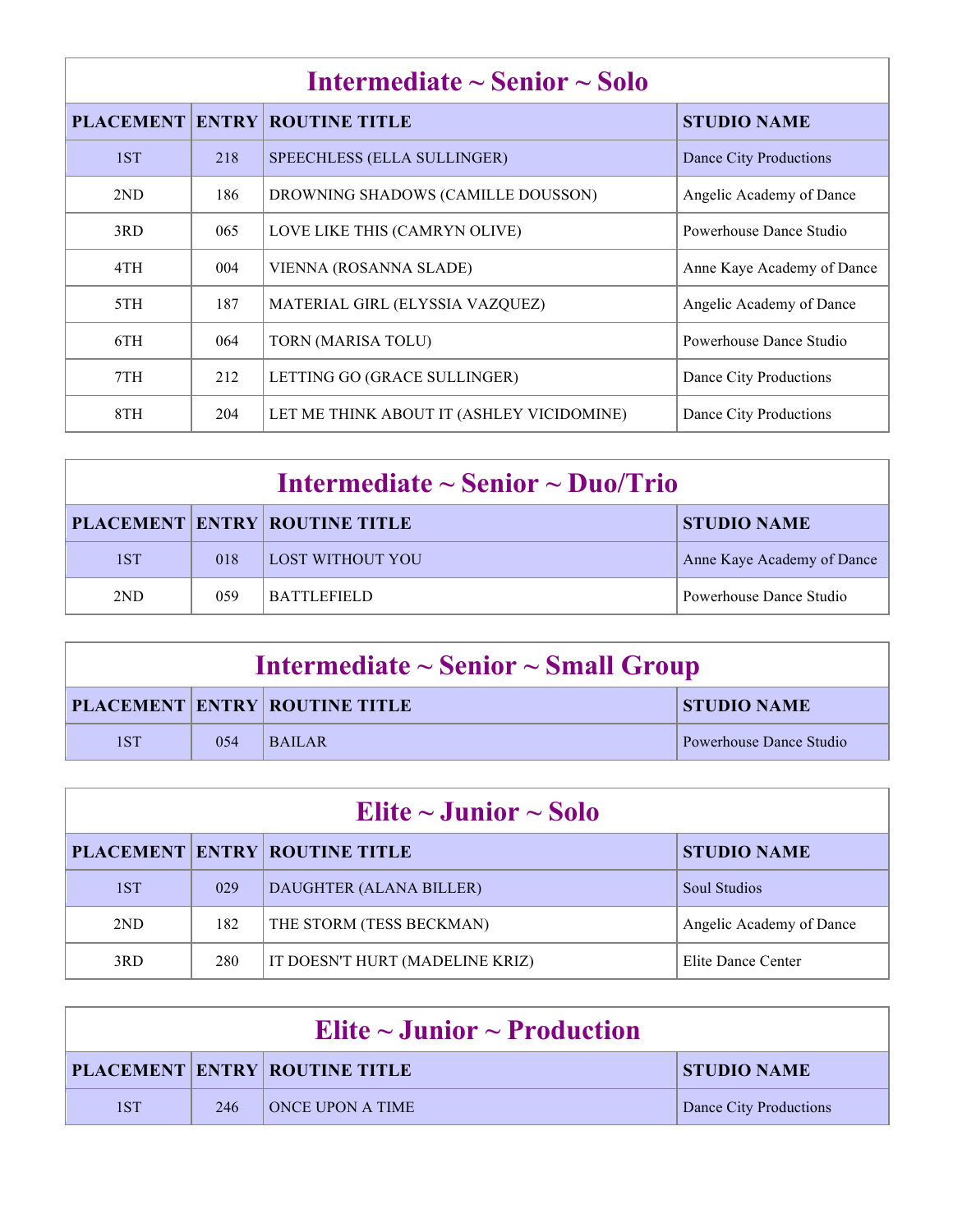| Elite $\sim$ Teen $\sim$ Solo |     |                                           |                          |
|-------------------------------|-----|-------------------------------------------|--------------------------|
|                               |     | <b>PLACEMENT ENTRY ROUTINE TITLE</b>      | <b>STUDIO NAME</b>       |
| 1ST                           | 387 | MY FATHERS LOVE (AVA GARVALIA)            | <b>DANCE IMPACT</b>      |
| 2ND                           | 036 | CAUGHT (AVA CHYORNY)                      | <b>Soul Studios</b>      |
| 3RD                           | 216 | LONELY (JAZZY ANELKA)                     | Dance City Productions   |
| 4TH                           | 190 | THE ROSE (MILEY BROWN)                    | Angelic Academy of Dance |
| 5TH                           | 185 | CAPTIVATE (JIYA NAIK)                     | Angelic Academy of Dance |
| 6TH                           | 037 | WHERE'S MY LOVE (AYRIEL HAY)              | Soul Studios             |
| 7TH                           | 040 | <b>ENDLESS BEAUTY (AUBREY FLINT)</b>      | Soul Studios             |
| 8TH                           | 297 | BOHEMIAN RHAPSODY (VADRI OLIVELLA-ROMERO) | Elite Dance Center       |
| 9TH                           | 031 | LOVE ME (EVELYN RIEGLING)                 | Soul Studios             |
| 10TH                          | 034 | MEDICINE (FAITH IRELAN)                   | Soul Studios             |
| 11TH                          | 038 | DON'T LET ME GO (LEILA HUDSON)            | Soul Studios             |
| 11TH                          | 014 | ARISE (MIA FALSO)                         | Robin Dawn Academy       |
| 12TH                          | 033 | THE LAKE (RILEY TRIBIT)                   | <b>Soul Studios</b>      |
| 12TH                          | 023 | DON'T STOP ME NOW (SOPHIA DOYLE)          | Soul Studios             |

# **Elite ~ Teen ~ Duo/Trio**

|     |     | <b>PLACEMENT ENTRY ROUTINE TITLE</b> | <b>STUDIO NAME</b>       |
|-----|-----|--------------------------------------|--------------------------|
| 1ST | 042 | <b>TINY CITIES</b>                   | <b>Soul Studios</b>      |
| 2ND | 382 | <b>RAINBOW</b>                       | <b>DANCE IMPACT</b>      |
| 3RD | 178 | CAN'T DO IT ALONE                    | Angelic Academy of Dance |
| 4TH | 168 | YOU MEAN THE WORLD TO ME             | Angelic Academy of Dance |
| 5TH | 221 | NICEST THING                         | Dance City Productions   |
| 6TH | 270 | <b>THATS LIFE</b>                    | Elite Dance Center       |

| Elite $\sim$ Teen $\sim$ Small Group |     |                                      |                        |
|--------------------------------------|-----|--------------------------------------|------------------------|
|                                      |     | <b>PLACEMENT ENTRY ROUTINE TITLE</b> | <b>STUDIO NAME</b>     |
| 1ST                                  | 232 | <b>MERCY</b>                         | Dance City Productions |
| 2ND                                  | 208 | SOUND OF SILENCE                     | Dance City Productions |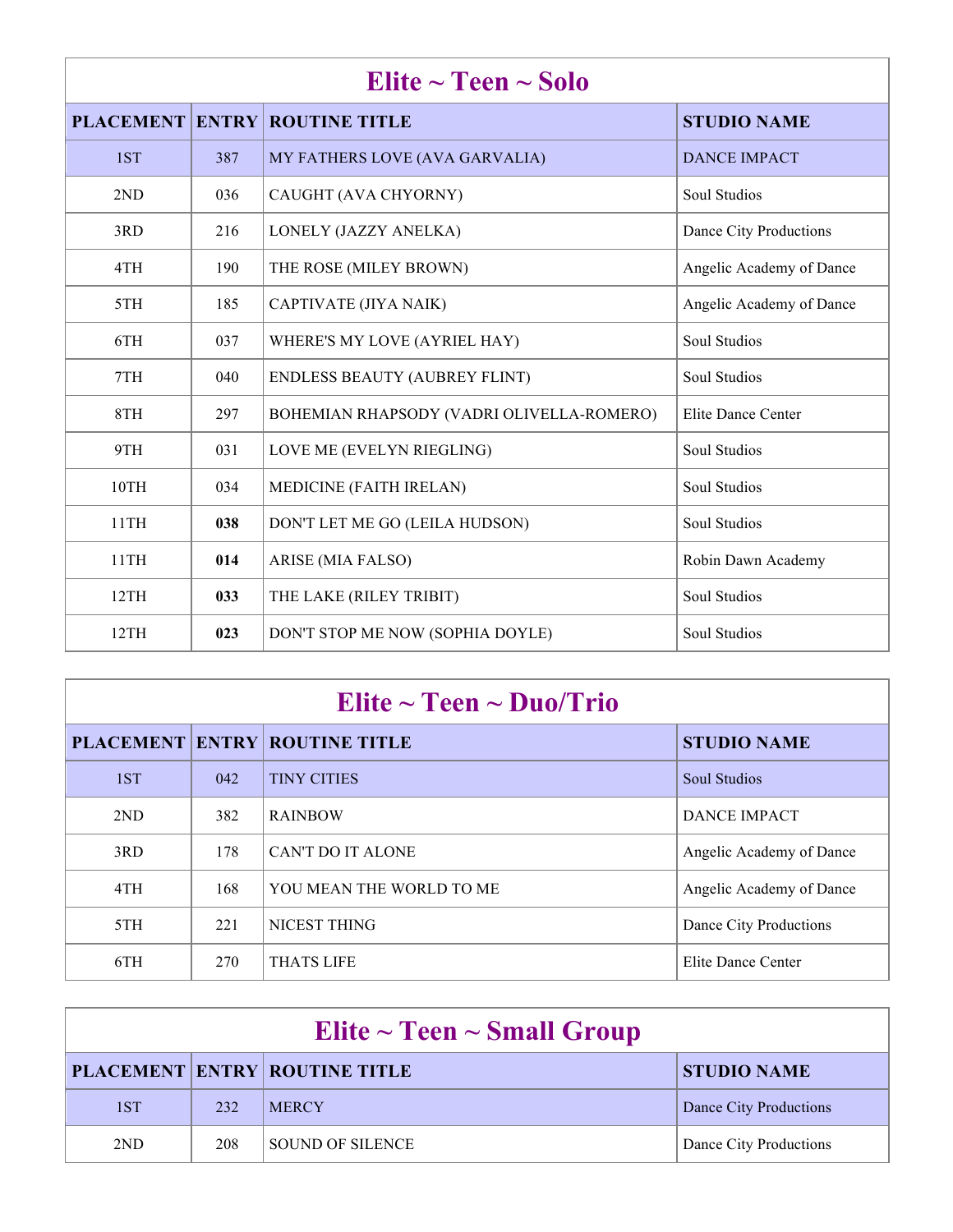| 3RD | 152 | <b>PARIS</b>       | Angelic Academy of Dance |
|-----|-----|--------------------|--------------------------|
| 4TH | 252 | MY LOVE            | Elite Dance Center       |
| 5TH | 278 | YOUR DAY WILL COME | Elite Dance Center       |

| Elite $\sim$ Teen $\sim$ Large Group |     |                                      |                        |
|--------------------------------------|-----|--------------------------------------|------------------------|
|                                      |     | <b>PLACEMENT ENTRY ROUTINE TITLE</b> | <b>STUDIO NAME</b>     |
| 1ST                                  | 238 | <b>WOMAN</b>                         | Dance City Productions |
| 2 <sub>ND</sub>                      | 263 | THE LOVE YOU'RE GIVEN                | Elite Dance Center     |

| Elite $\sim$ Teen $\sim$ Line |     |                                      |                        |
|-------------------------------|-----|--------------------------------------|------------------------|
|                               |     | <b>PLACEMENT ENTRY ROUTINE TITLE</b> | <b>STUDIO NAME</b>     |
| 1ST                           | 192 | <b>UNINVITED</b>                     | Dance City Productions |

| Elite $\sim$ Teen $\sim$ Production |     |                                      |                    |
|-------------------------------------|-----|--------------------------------------|--------------------|
|                                     |     | <b>PLACEMENT ENTRY ROUTINE TITLE</b> | <b>STUDIO NAME</b> |
| 1ST                                 | 299 | <b>ITS NOT RIGHT, BUT ITS OK</b>     | Elite Dance Center |

| Elite $\sim$ Senior $\sim$ Solo |     |                                      |                        |
|---------------------------------|-----|--------------------------------------|------------------------|
|                                 |     | <b>PLACEMENT ENTRY ROUTINE TITLE</b> | <b>STUDIO NAME</b>     |
| 1ST                             | 030 | MAYBE WE'LL SEE (TRISTAN PLIETH)     | <b>Soul Studios</b>    |
| 2ND                             | 386 | BECAUSE OF YOU (JAYMEE-LIN BRANN)    | <b>DANCE IMPACT</b>    |
| 3RD                             | 24A | HOME (SALLY KOSCHO)                  | Soul Studios           |
| 4TH                             | 340 | DANGEROUS (TAYLOR BRINDLEY)          | <b>DANCE IMPACT</b>    |
| 5TH                             | 220 | FREEDOM (TATUM DINESEN)              | Dance City Productions |
| 6TH                             | 230 | HE'S A DREAM (VICTORIA NOGUERA)      | Dance City Productions |

| Elite ~ Senior ~ Duo/Trio |     |                                      |                        |
|---------------------------|-----|--------------------------------------|------------------------|
|                           |     | <b>PLACEMENT ENTRY ROUTINE TITLE</b> | <b>STUDIO NAME</b>     |
| 1ST                       | 205 | <b>AMEN</b>                          | Dance City Productions |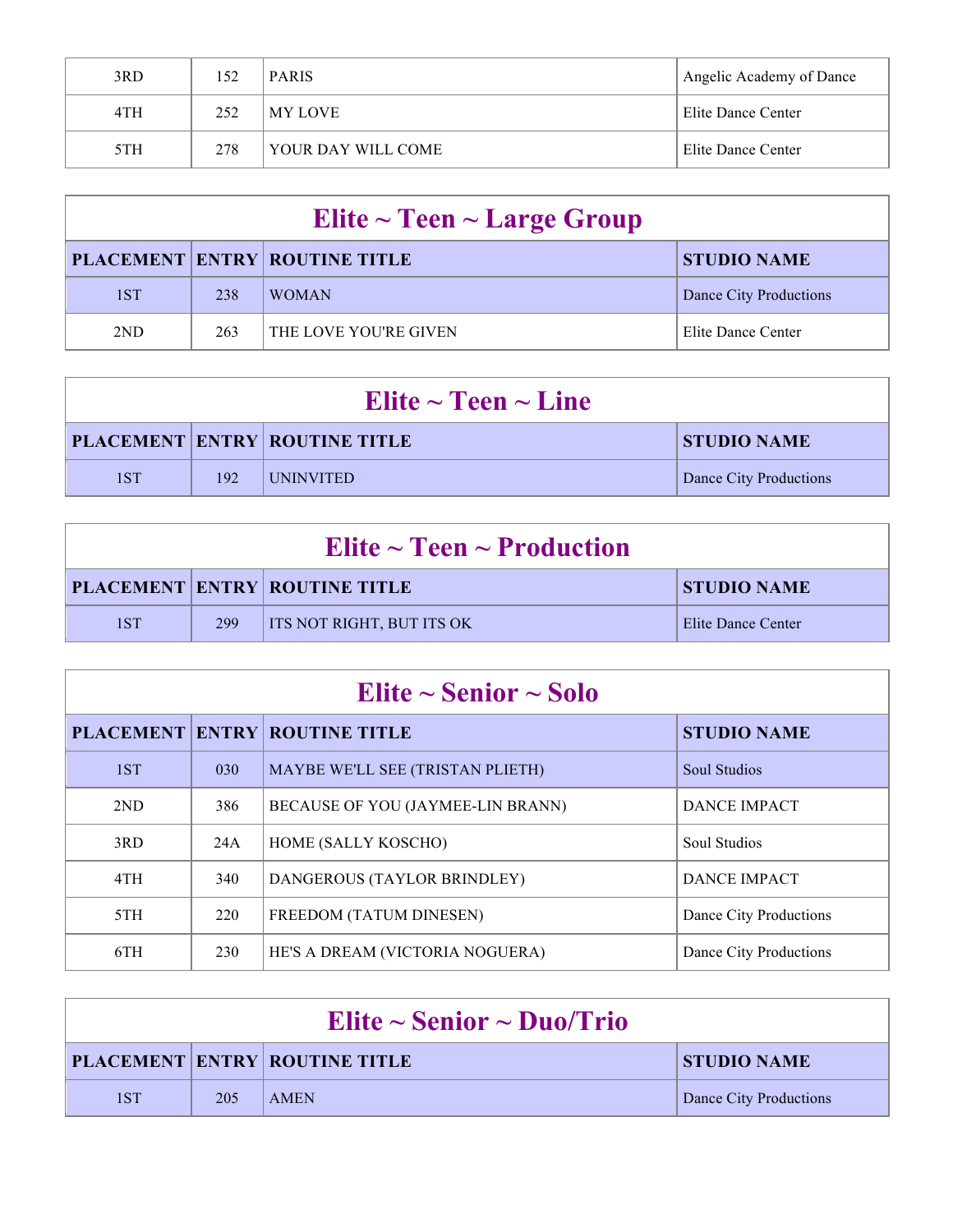| Elite $\sim$ Senior $\sim$ Small Group |     |                                      |                        |
|----------------------------------------|-----|--------------------------------------|------------------------|
|                                        |     | <b>PLACEMENT ENTRY ROUTINE TITLE</b> | <b>STUDIO NAME</b>     |
| 1ST                                    | 233 | AN EVENING I WILL NOT FORGET         | Dance City Productions |
| 2ND                                    | 331 | <b>RUN AWAY</b>                      | <b>DANCE IMPACT</b>    |
| 3RD                                    | 380 | <b>ICONS</b>                         | <b>DANCE IMPACT</b>    |
| 4TH                                    | 199 | I'M THE ONLY ONE                     | Dance City Productions |
| 5TH                                    | 250 | <b>CAVALIER</b>                      | Elite Dance Center     |

| Elite $\sim$ Senior $\sim$ Large Group |     |                                      |                        |
|----------------------------------------|-----|--------------------------------------|------------------------|
|                                        |     | <b>PLACEMENT ENTRY ROUTINE TITLE</b> | <b>STUDIO NAME</b>     |
| 1ST                                    | 397 | <b>HER</b>                           | DANCE IMPACT           |
| 2ND                                    | 195 | <b>ALWAYS REMEMBER</b>               | Dance City Productions |

## **Specialty Overall Awards**

| Miss 11 & Under Photogenic<br>Miss 12 & Over Photogenic                                 | Audrey Fisher<br><b>Addison Findley</b> | <b>Tracees Dance Impact</b><br><b>Tracess Dance Impact</b> |
|-----------------------------------------------------------------------------------------|-----------------------------------------|------------------------------------------------------------|
| <b>Regional Title Winners</b><br><b>Miss Petite Fusion</b><br><b>Miss Junior Fusion</b> | <b>Emily Santos</b><br>Alana Biller     | <b>Elite Dance Center</b><br><b>Soul Studios</b>           |
| <b>Miss Teen Fusion</b>                                                                 | Ava Chyomy                              | <b>Soul Studios</b>                                        |
| <b>Miss Fusion</b>                                                                      | Jaymee-Lin Brann                        | <b>Tracees Dance Impact</b>                                |
| Mr Fusion                                                                               | <b>Tristan Plieth</b>                   | <b>Soul Studios</b>                                        |
| <b>Fusion Spirit Award</b>                                                              | <b>Soul Studios</b>                     |                                                            |
| <b>Fusion Show Star</b>                                                                 |                                         |                                                            |
| 11 & Under                                                                              | "Once Upon A Time"                      | <b>Dance City Productions</b>                              |
| 12 & Over                                                                               | "The Judgement"                         | <b>Tracees Dance Impact</b>                                |
| <b>ADCC Studio of Excellence Award</b>                                                  | Elite Dance Center                      |                                                            |
| <b>Star Power Studio Award</b>                                                          |                                         |                                                            |
| <b>Recreational Division</b>                                                            | PowerHouse Dance Studio                 |                                                            |
| <b>Intermediate Division</b><br>Hit The Floor Dance Co.                                 |                                         |                                                            |
| <b>Elite Division</b>                                                                   | <b>Dance City Productions</b>           |                                                            |